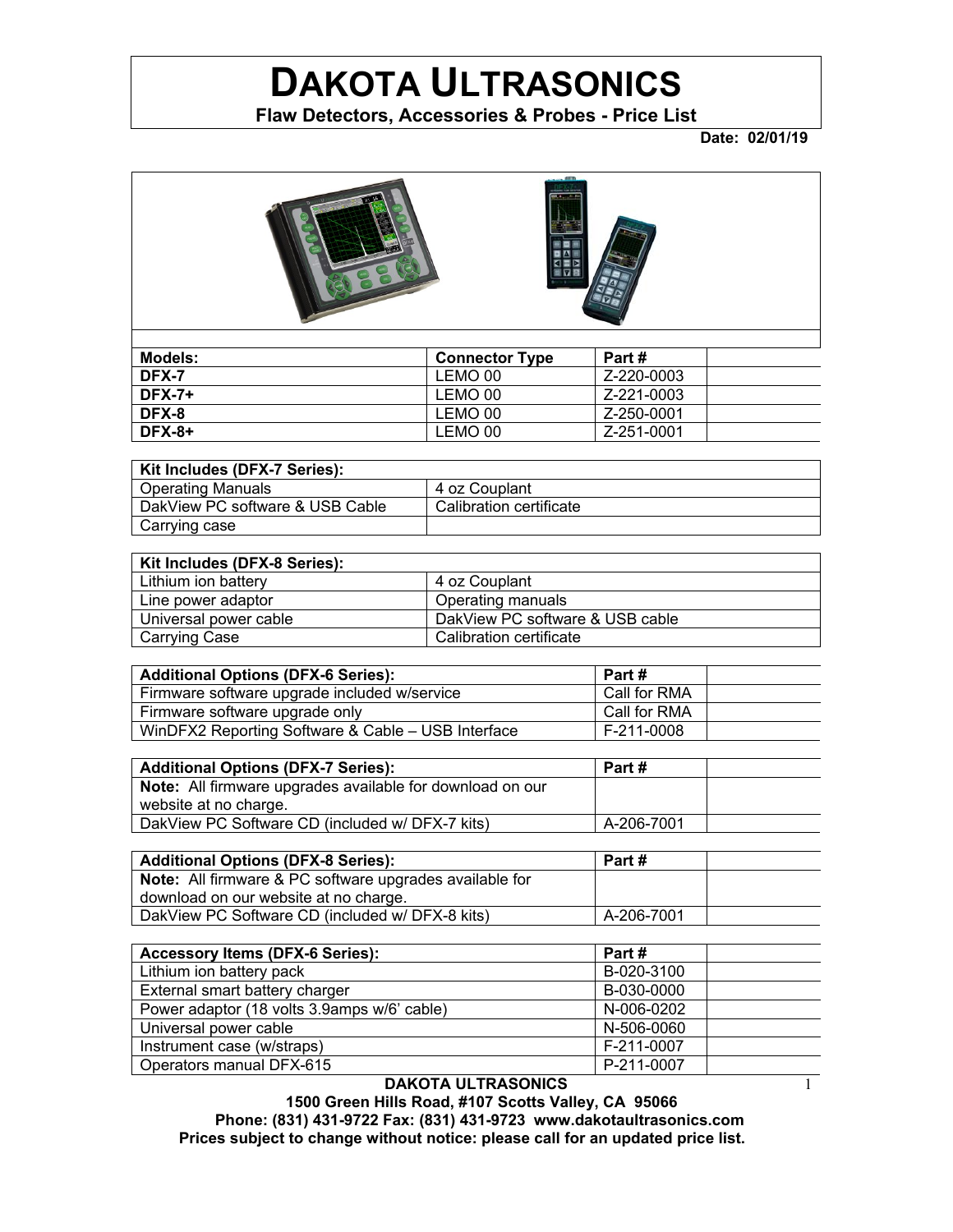| Operators manual DFX-625 | P-211-0008 |
|--------------------------|------------|
| Operators manual DFX-635 | P-211-0009 |
| Operators manual DFX-638 | P-211-0010 |
| Video output cable       | 152119     |
| RS232 PC cable (9 pin)   | N-406-0750 |

| <b>Accessory Items (DFX-7 Series):</b>      | Part#      |  |
|---------------------------------------------|------------|--|
| Instrument case (w/straps)                  | F-149-0001 |  |
| Rubber instrument case (w/straps and stand) | F-149-6002 |  |
| 6 foot RS232 (DB-9 to Lemo 2 pin)           | N-306-0010 |  |
| <b>USB to Serial Adapter</b>                | N-402-0510 |  |
| Operators manual DFX-7 Series (Thickness)   | P-220-0004 |  |
| Operators manual DFX-7 Series (Flaw)        | P-220-0002 |  |
| <b>Plastic Carrying Brief Case</b>          | A-100-6003 |  |
| Lemo 00 to BNC Transducer Cable Adapter     | J-098-0001 |  |
| 3' Type C to USB Type A male data cable     | N-003-0330 |  |

| <b>Accessory Items (DFX-8 Series):</b>                          | Part#      |
|-----------------------------------------------------------------|------------|
| Lithium ion battery pack                                        | B-040-3200 |
| External smart battery charger                                  | B-030-0000 |
| Power adaptor (12 volts @ 2 Amps w/6' cable)                    | N-250-0001 |
| Universal power cable                                           | N-506-0060 |
| Instrument case (w/straps)                                      | F-250-0006 |
| Operators manual DFX-8 (Thickness)                              | P-250-0003 |
| Operators manual DFX-8 (Flaw)                                   | P-250-0004 |
| USB Type A to Type B male data cable                            | N-606-0530 |
| RS232 PC cable (9 pin)                                          | N-306-0410 |
| <b>USB to Serial Adapter</b>                                    | N-402-0510 |
| Plastic Carrying Brief Case                                     | A-250-6002 |
| Lemo 00 to BNC Transducer Cable Adapter                         | J-098-0001 |
| 10' Lemo 1 5pin to BNC analog output cable                      | N-110-0470 |
| 10' Lemo 1 5pin to DB9 analog output cable                      | N-110-0410 |
| Universal cable (5 pin Lemo 1 to BNC, 6' DB9, & 2 6' Alarm out) | N-306-0416 |

| Jubiant |
|---------|
|         |



| Part#        | <b>Description</b>           | <b>Comments</b> |
|--------------|------------------------------|-----------------|
| $V-000-0001$ | 4 oz bottle                  |                 |
| $V-000-0003$ | 12 oz bottle                 |                 |
| $V-000-0004$ | qallon                       |                 |
| $V-000-0002$ | 2 oz tube (High Temp – 900F) |                 |

| Educational Training Software (self-paced courses – CD's):   Part # |         |  |
|---------------------------------------------------------------------|---------|--|
| Ultrasonic Testing (UT)                                             | UTEDU   |  |
| Advanced Ultrasonic Techniques - Phased Array & TOFD (PA)           | I PAEDU |  |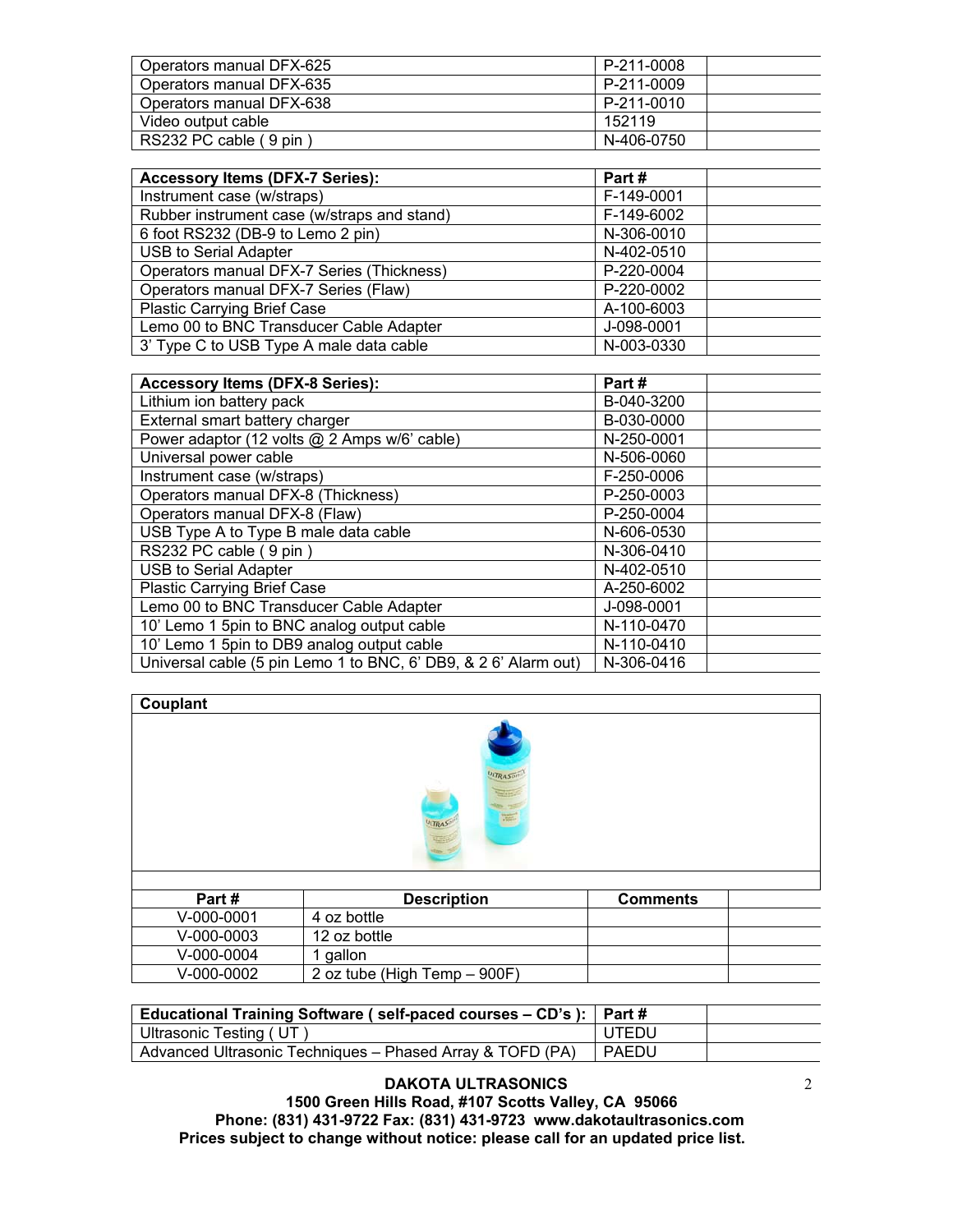| Penetrant Testing (PT           | PTEDU        |
|---------------------------------|--------------|
| Magnetic Testing ( MT )         | MTEDU        |
| Radiographic Testing (RT)       | <b>RTEDU</b> |
| Corrosion Basic Principles (CO) | COEDU        |

#### **TRANSDUCER CABLES & CABLE ADAPTORS**

| KIP                                                          | AG SE      |              | ACE         | <b>CONTROLL</b>  |                  |                 |
|--------------------------------------------------------------|------------|--------------|-------------|------------------|------------------|-----------------|
| <b>BNC</b>                                                   | Lemo 1     |              | Lemo 00 M   | Lemo 00 F        |                  | <b>Microdot</b> |
|                                                              |            |              |             |                  |                  |                 |
| Custom Lengths: Available on request.                        |            |              |             |                  |                  |                 |
| Single probe cable (DFX-6 Series) - 6' length                |            |              |             |                  |                  |                 |
| <b>Type</b>                                                  | Part#      | <b>Price</b> | <b>Type</b> |                  | Part#            |                 |
| <b>BNC - BNC</b>                                             | N-106-0170 | 60.00        |             | LEMO 1 - LEMO 00 | N-106-0800       |                 |
| BNC - LEMO 00                                                | N-106-0100 | 65.00        |             | LEMO 1 - LEMO 1  | N-106-0830       |                 |
| <b>BNC - M'DOT</b>                                           | N-106-0120 | 65.00        |             | LEMO 1 - M'DOT   | N-106-0820       |                 |
| <b>BNC - LEMO 1</b>                                          | N-106-0130 | 85.00        |             |                  |                  |                 |
|                                                              |            |              |             |                  |                  |                 |
| Dual probe cable (DFX-6 Series) - 6' length                  |            |              |             |                  |                  |                 |
| <b>Type</b>                                                  | Part#      | <b>Price</b> | <b>Type</b> |                  | Part#            |                 |
| <b>BNC - M'DOT</b>                                           | N-206-0120 | 100.00       |             | LEMO 1 - LEMO 00 | $N - 206 - 0800$ |                 |
| BNC - LEMO 00                                                | N-206-0100 | 105.00       |             | LEMO 1 - M'DOT   | N-206-0820       |                 |
| Single probe cable (DFX-7 Series) - 4' length<br><b>Type</b> | Part#      | <b>Price</b> | <b>Type</b> |                  | Part#            |                 |
| LEMO 00 - M'DOT                                              | N-104-0020 | 65.00        |             | LEMO00 - LEMO00  | N-104-0000       |                 |
| LEMO 00 - BNC                                                | N-104-0070 | 60.00        |             |                  |                  |                 |
|                                                              |            |              |             |                  |                  |                 |
| Dual probe cable (DFX-7 Series) - 4' length                  |            |              |             |                  |                  |                 |
| <b>Type</b>                                                  | Part#      | <b>Price</b> | <b>Type</b> |                  | Part#            |                 |
| LEMO 00 - M'DOT                                              | N-204-0020 | 100.00       |             | LEMO00 - LEMO00  | N-204-0000       |                 |
| LEMO 00 - BNC                                                | N-204-0070 | 95.00        |             |                  |                  |                 |
|                                                              |            |              |             |                  |                  |                 |
| Single probe cable (DFX-8 Series) - 6' length                |            |              |             |                  |                  |                 |
| <b>Type</b>                                                  | Part#      | <b>Price</b> | <b>Type</b> |                  | Part#            |                 |
| LEMO 00 - M'DOT                                              | N-106-0020 | 70.00        |             | LEMO00 - LEMO00  | N-106-0000       |                 |
| LEMO 00 - BNC                                                | N-106-0100 | 65.00        |             |                  |                  |                 |
|                                                              |            |              |             |                  |                  |                 |
| Dual probe cable (DFX-8 Series) - 6' length                  |            |              |             |                  |                  |                 |
| <b>Type</b>                                                  | Part#      | <b>Price</b> | <b>Type</b> |                  | Part#            |                 |
| LEMO 00 - M'DOT                                              | N-206-0020 | 110.00       |             | LEMO00 - LEMO00  | N-206-0000       |                 |
| LEMO 00 - BNC                                                | N-206-0100 | 105.00       |             |                  |                  |                 |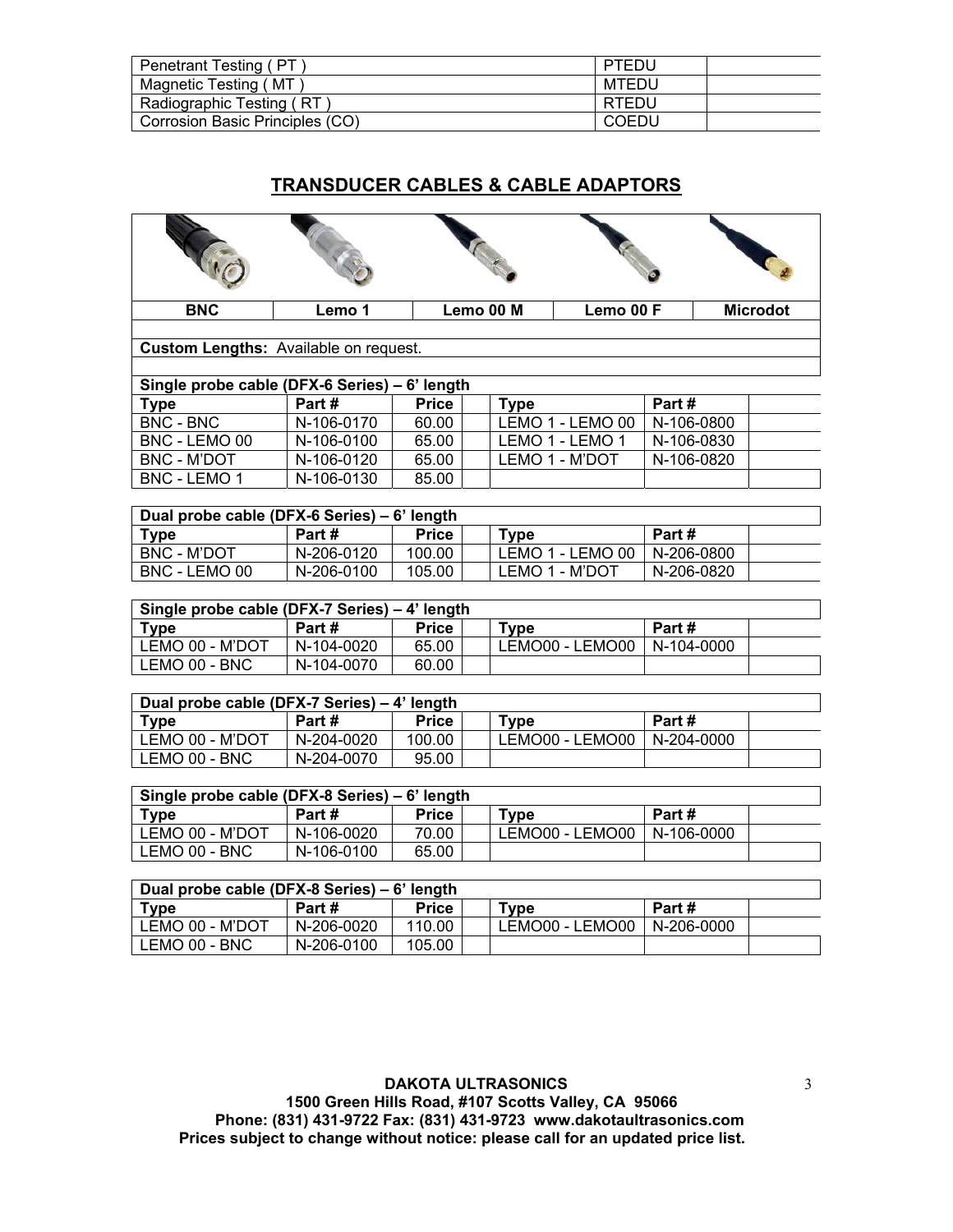### **TRANSDUCERS**

|                                                      | SINGLE ELEMENT CONTACT TRANSDUCERS (SLM) - HIGH WEAR |  |        |                |                                                                              |                |  |
|------------------------------------------------------|------------------------------------------------------|--|--------|----------------|------------------------------------------------------------------------------|----------------|--|
|                                                      |                                                      |  |        |                |                                                                              |                |  |
| <b>Element</b><br>Size (Dia.)                        | A                                                    |  | в      |                |                                                                              |                |  |
| .500"                                                | 1.055"                                               |  | 1.230" |                |                                                                              |                |  |
| .750"                                                | 1.268"                                               |  | 1.430" |                |                                                                              |                |  |
| 1.00"                                                | 1.555"                                               |  | 1.430" |                |                                                                              |                |  |
| <b>Description:</b>                                  |                                                      |  |        |                | High wear/resolution contact transducers with extended stainless steel ring. |                |  |
| Used:                                                |                                                      |  |        |                | Rough surfaces, Castings, Billets, and Extruded Parts.                       |                |  |
| Damping:                                             | Medium                                               |  |        |                |                                                                              |                |  |
| <b>Connectors:</b>                                   |                                                      |  |        |                | BNC (B), Lemo 1 (L) *Specify connector type after part #                     |                |  |
|                                                      |                                                      |  |        |                |                                                                              |                |  |
|                                                      |                                                      |  |        |                |                                                                              |                |  |
| <b>Element Size</b>                                  | **1.0 MHz                                            |  |        | 2.25 MHz       | ***3.5 MHz                                                                   | <b>5.0 MHz</b> |  |
| .500" DIA. (a)                                       | <b>PSLM501</b>                                       |  |        | <b>SLM5025</b> | <b>PSLM5035</b>                                                              | <b>SLM5050</b> |  |
| .750" DIA.                                           | <b>PSLM751</b>                                       |  |        | <b>SLM7525</b> | <b>PSLM7535</b>                                                              | <b>SLM7550</b> |  |
| 1.00" DIA.                                           | <b>PSLM101</b>                                       |  |        | <b>SLM1025</b> | <b>PSLM1035</b>                                                              | <b>SLM1050</b> |  |
| Ordering Example: SLM7525B = SLM .750" x 2.25MHz BNC |                                                      |  |        |                |                                                                              |                |  |

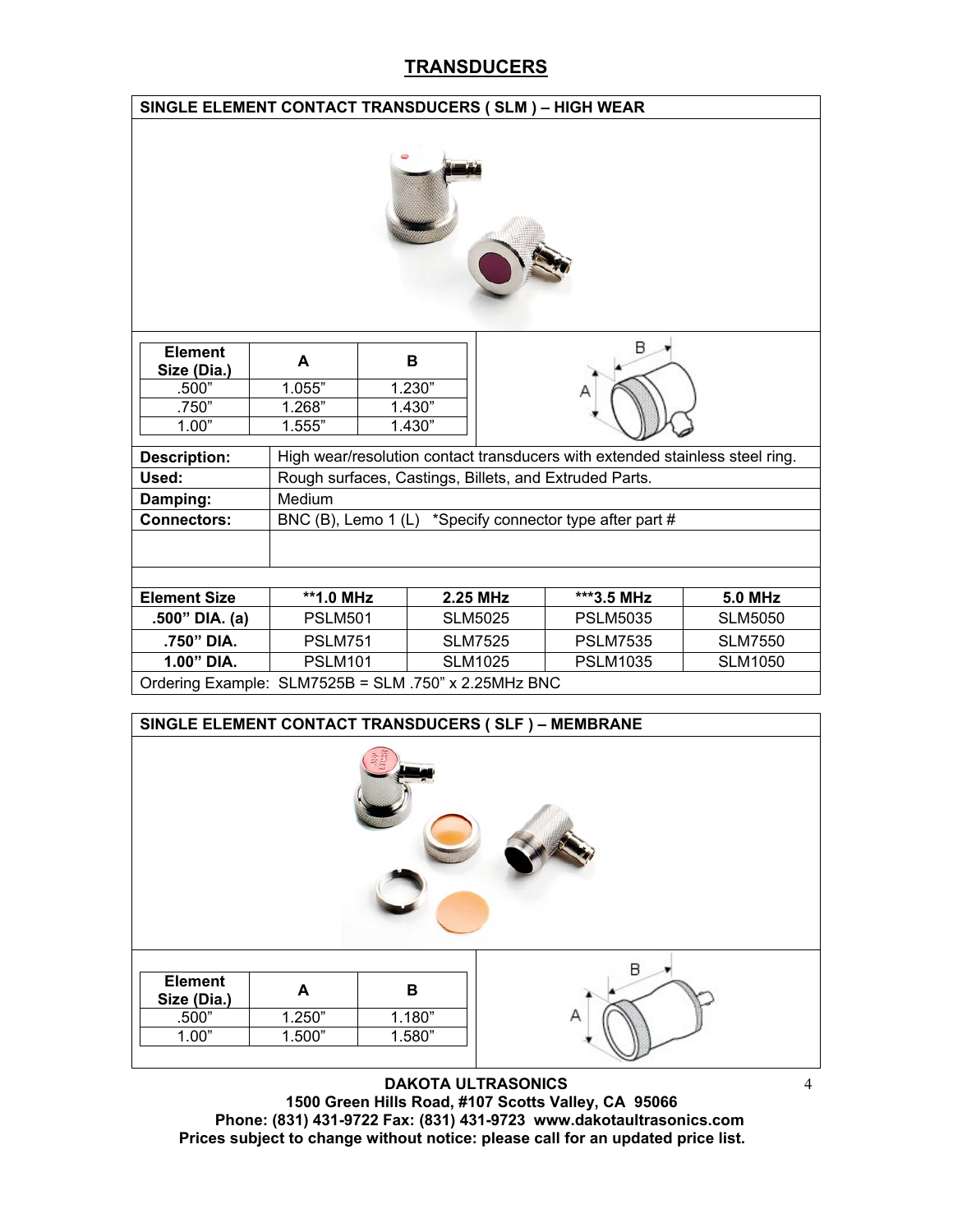| <b>Description:</b> | Replaceable membrane protected contact transducers.                   |                |                 |                |  |  |
|---------------------|-----------------------------------------------------------------------|----------------|-----------------|----------------|--|--|
| Used:               | Rough surfaces, Castings (provides better contact).                   |                |                 |                |  |  |
| Damping:            | High Gain                                                             |                |                 |                |  |  |
| <b>Connectors:</b>  | <b>BNC</b>                                                            |                |                 |                |  |  |
|                     |                                                                       |                |                 |                |  |  |
|                     |                                                                       |                |                 |                |  |  |
|                     |                                                                       |                |                 |                |  |  |
| <b>Element Size</b> | **1.0 MHz                                                             | ***2.25 MHz    | **3.5 MHz       | ***5.0 MHz     |  |  |
| .500" DIA.          | <b>PSLF5035</b><br><b>PSLF501</b><br><b>SLF5025</b><br><b>SLF5050</b> |                |                 |                |  |  |
| 1.00" DIA.          | <b>PSLF101</b>                                                        | <b>SLF1025</b> | <b>PSLF1035</b> | <b>SLF1050</b> |  |  |
|                     | Ordering Example: SLF101 = SLF 1.00" x 1.0 MHz                        |                |                 |                |  |  |

#### **SINGLE ELEMENT CONTACT TRANSDUCERS ( FC ) – FINGER TIP**



| <b>Description:</b> |                                                                      | General contact style transducers with stainless steel construction. Good for<br>near surface resolution with a 70% bandwidth. |                                               |                |            |  |  |  |
|---------------------|----------------------------------------------------------------------|--------------------------------------------------------------------------------------------------------------------------------|-----------------------------------------------|----------------|------------|--|--|--|
| Used:               |                                                                      | Common metals, plastics                                                                                                        |                                               |                |            |  |  |  |
| Damping:            |                                                                      | High gain (G), Resolution (R)<br>*Specify damping after (FC), No Damping on<br>1MHz or 3.5MHz - Composite.                     |                                               |                |            |  |  |  |
| <b>Connectors:</b>  |                                                                      |                                                                                                                                | Microdot Side Entry *Optional top connect (T) |                |            |  |  |  |
|                     |                                                                      |                                                                                                                                |                                               |                |            |  |  |  |
| <b>Element Size</b> | $1.0$ MHz                                                            | 2.25 MHz                                                                                                                       | 3.5 MHz                                       | <b>5.0 MHz</b> | **10.0 MHz |  |  |  |
| $.250"$ DIA.        |                                                                      | FC2525                                                                                                                         | PFC2535                                       | FC2550         | FC2510     |  |  |  |
| .375" DIA.          |                                                                      | FC3725                                                                                                                         | PFC3735                                       | FC3750         | FC3710     |  |  |  |
| .500" DIA.          | <b>PFC501</b>                                                        | FC5025                                                                                                                         | PFC5035                                       | FC5050         | FC5010     |  |  |  |
|                     | Ordering Example: FCR5025T = FC Resolution .500" x 2.25MHz TOP MOUNT |                                                                                                                                |                                               |                |            |  |  |  |

|                     | SINGLE ELEMENT CONTACT TRANSDUCERS ( FCSL ) - FINGER TIP (SLIM LINE)               |
|---------------------|------------------------------------------------------------------------------------|
|                     |                                                                                    |
| <b>Description:</b> | Line high frequency general contact transducers with a stainless steel<br>housing. |
| Used:               | Common metals, plastics                                                            |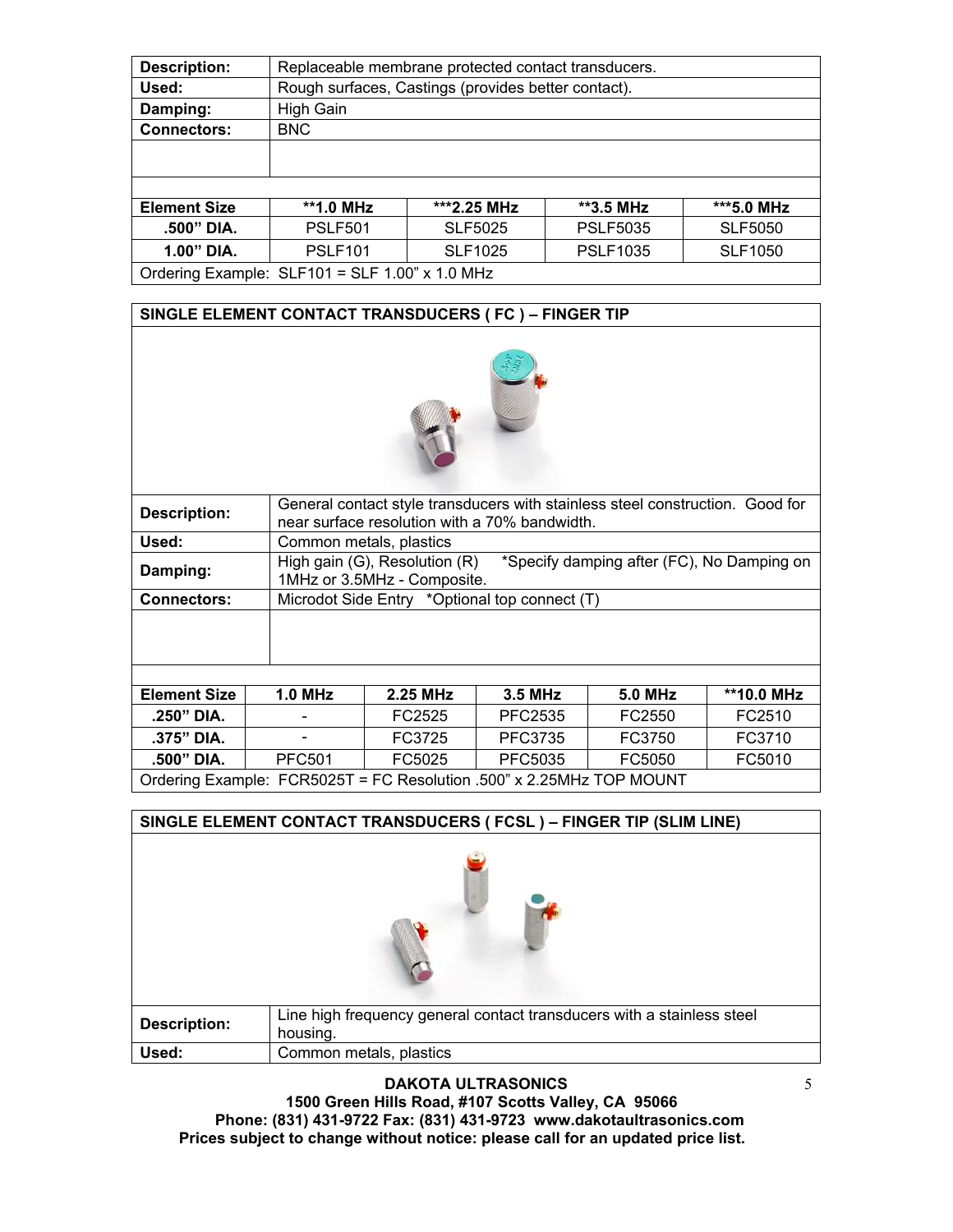| Damping:            | <b>High Damped</b>                                                     |                 |                 |                 |  |  |  |
|---------------------|------------------------------------------------------------------------|-----------------|-----------------|-----------------|--|--|--|
| <b>Connectors:</b>  | Microdot Side Entry<br>*Optional top connect (T), Specify after part # |                 |                 |                 |  |  |  |
|                     |                                                                        |                 |                 |                 |  |  |  |
|                     |                                                                        |                 |                 |                 |  |  |  |
| <b>Element Size</b> | <b>5.0 MHz</b>                                                         | <b>10.0 MHz</b> | <b>15.0 MHz</b> | <b>20.0 MHz</b> |  |  |  |
|                     |                                                                        |                 |                 |                 |  |  |  |
| .125" DIA.          | <b>FCSL1250</b>                                                        | <b>FCSL1210</b> | <b>FCSL1215</b> | <b>FCSL1220</b> |  |  |  |
|                     | Ordering Example: FCSL1250T = FCSL .125" x 5MHz w/top entry microdot   |                 |                 |                 |  |  |  |
|                     |                                                                        |                 |                 |                 |  |  |  |

#### **STANDARD SHEAR WAVE TRANSDUCERS ( SS )**



| <b>Element Size</b><br>(Dia.)                                 | A     | в                                                  | C      | D      |          |                                                                                                                                                         |
|---------------------------------------------------------------|-------|----------------------------------------------------|--------|--------|----------|---------------------------------------------------------------------------------------------------------------------------------------------------------|
| .500" x .500"                                                 | .650" | .750"                                              | 1.125" | .810"  |          |                                                                                                                                                         |
| .500" x 1.00"                                                 | .650" | .750"                                              | 1.625" | 1.312" |          |                                                                                                                                                         |
| .625" x .625"                                                 | .650" | .850"                                              | 1.350" | 1.000" |          |                                                                                                                                                         |
| .750" x .625"                                                 | .650" | .850"                                              | 1.350" | 1.000" |          |                                                                                                                                                         |
| .750" x .750"                                                 | .650" | .910"                                              | 1.350" | 1.000" |          |                                                                                                                                                         |
| <b>Description:</b>                                           |       | stainless steel housing.                           |        |        |          | Shear wave transducers designed to use a variety of angle beam wedges for<br>general weld inspection & A.W.S, and constructed in a low noise plastic or |
| Used:                                                         |       | General weld inspection.                           |        |        |          |                                                                                                                                                         |
| Damping:                                                      |       | High gain (G), Resolution (R)<br>1MHz - Composite. |        |        |          | *Specify damping after (SS), No damping on                                                                                                              |
| <b>Connectors:</b>                                            |       |                                                    |        |        |          | BNC (B), Microdot (M) *Specify connector after part #                                                                                                   |
|                                                               |       |                                                    |        |        |          |                                                                                                                                                         |
| <b>Element Size</b>                                           |       | **1.0 MHz                                          |        |        | 2.25 MHz | <b>5.0 MHz</b>                                                                                                                                          |
| .500" x .500"                                                 |       | PSS50501                                           |        |        | SS50502  | SS50505                                                                                                                                                 |
| .500" x 1.00"                                                 |       | PSS50101                                           |        |        | SS50102  | SS50105                                                                                                                                                 |
| .625" x .625"                                                 |       | PSS62621                                           |        |        | SS62622  | SS62625                                                                                                                                                 |
| .625" x .750"                                                 |       | PSS62751                                           |        |        | SS62752  | SS62755                                                                                                                                                 |
| .750" x .750"                                                 |       | <b>PSS75751</b>                                    |        |        | SS75752  | SS75755                                                                                                                                                 |
| Ordering Example: SSG50502 = SS High Gain 1/2" x 1/2" 2.25MHz |       |                                                    |        |        |          |                                                                                                                                                         |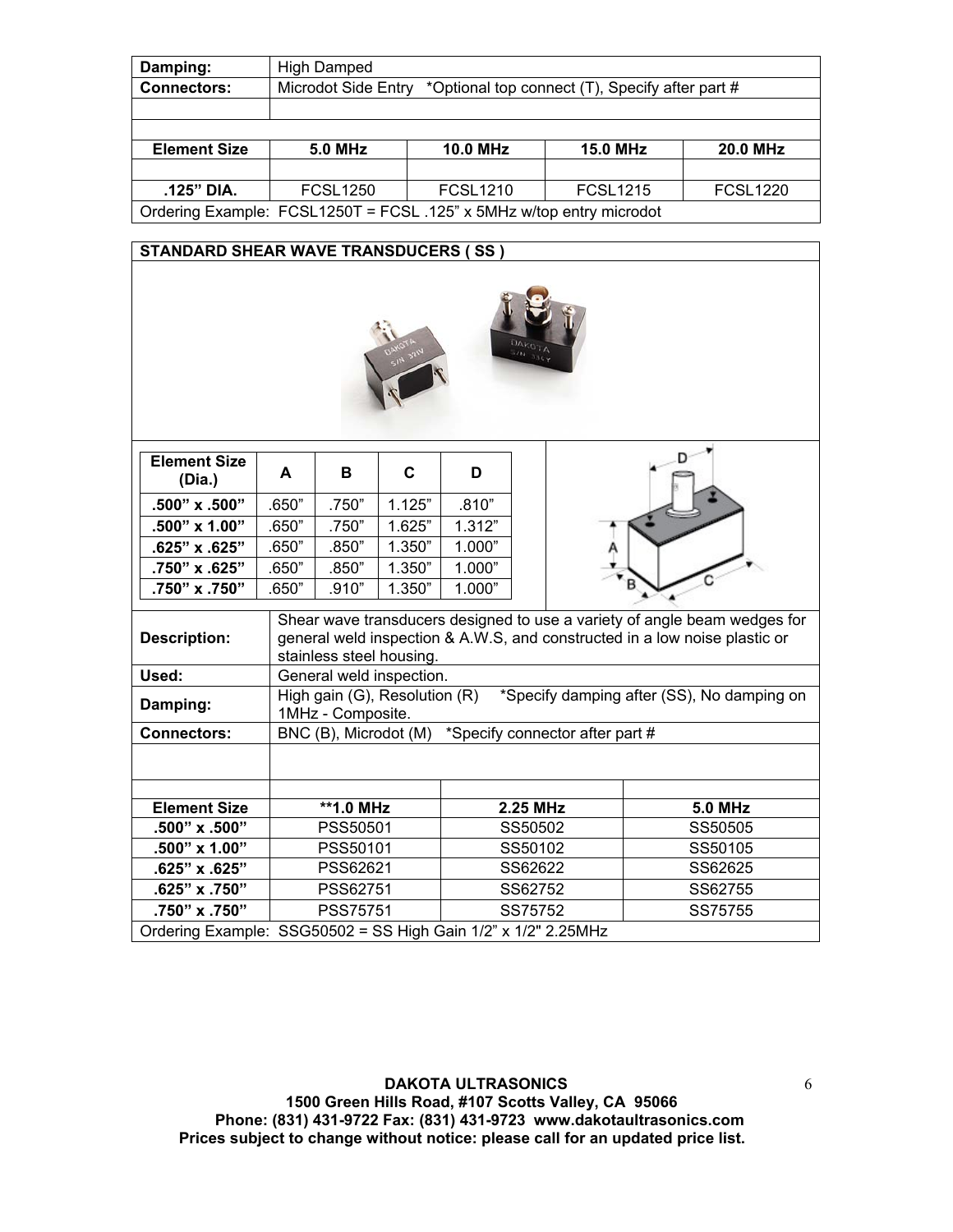| <b>STANDARD WEDGES (SW)</b>    |                                                         |                  |                  |  |  |  |
|--------------------------------|---------------------------------------------------------|------------------|------------------|--|--|--|
|                                |                                                         |                  |                  |  |  |  |
|                                | Angle Beam Wedges - Custom angles available on request. |                  |                  |  |  |  |
|                                |                                                         |                  |                  |  |  |  |
| <b>Element Size</b>            | $45^\circ$                                              | $60^\circ$       | $70^\circ$       |  |  |  |
| .500" x .500"<br>.500" x 1.00" | SW5045<br>SW5145                                        | SW5060<br>SW5160 | SW5070<br>SW5170 |  |  |  |

Ordering Example: SW5045 = SW 1/2" x 1/2" 45 Degree steel

# **SERRATED (AWS TYPE) SQUARE WEDGES ( SQW )**   $2\lambda$ d **Angle Beam Wedges – Custom angles available on request. Element Size 45<sup>°</sup> 45<sup>°</sup> 60<sup>°</sup> 70<sup>°</sup> .625" x .625"** SQW6245 SQW6260 SQW6270 **.625" x .750"** SQW6245 SQW6260 SQW6270 Ordering Example: SQW6245 = SQW 5/8" x 5/8" 45 Degree steel

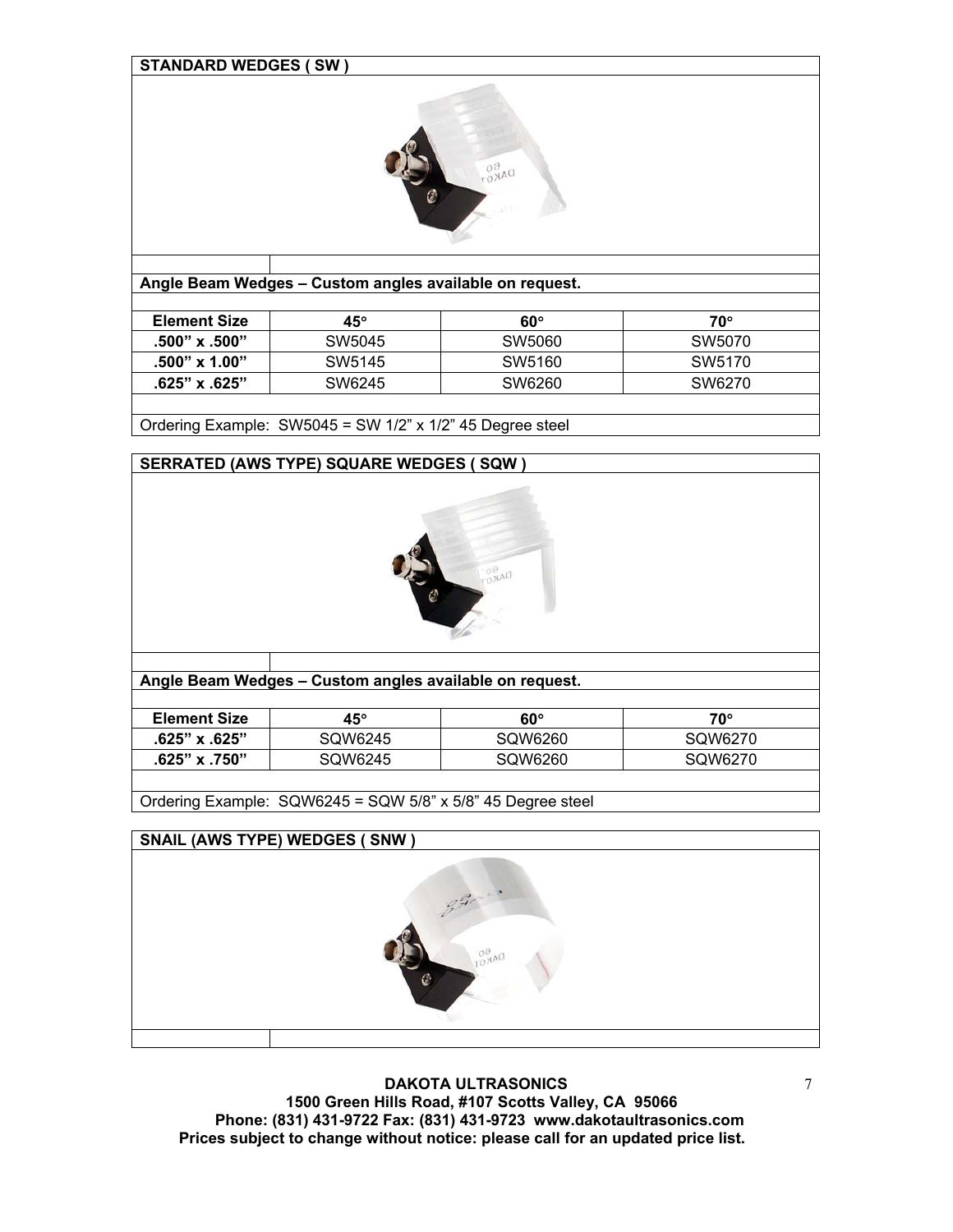| <b>Element Size</b>                                         | $45^\circ$ | $60^\circ$ | 70°     |  |  |  |
|-------------------------------------------------------------|------------|------------|---------|--|--|--|
| $.625"$ x $.625"$                                           | SNW6245    | SNW6260    | SNW6270 |  |  |  |
| Ordering Example: SNW6245 = SNW 5/8" x 5/8" 45 Degree steel |            |            |         |  |  |  |



|                     | Threaded shear wave transducers for quickly interchanging between                    |                                                       |         |                |                 |  |  |
|---------------------|--------------------------------------------------------------------------------------|-------------------------------------------------------|---------|----------------|-----------------|--|--|
| <b>Description:</b> |                                                                                      | wedges. Ideal for limited access and curved surfaces. |         |                |                 |  |  |
| Used:               | General weld inspection                                                              |                                                       |         |                |                 |  |  |
| Damping:            | High gain (G), Resolution $(R)$ *Specify damping after (QC), No damping on<br>3.5MHz |                                                       |         |                |                 |  |  |
| <b>Connectors:</b>  | Microdot                                                                             |                                                       |         |                |                 |  |  |
|                     |                                                                                      |                                                       |         |                |                 |  |  |
|                     |                                                                                      |                                                       |         |                |                 |  |  |
| Standard (Q)        |                                                                                      |                                                       |         |                |                 |  |  |
| <b>Element Size</b> | $1.0$ MHz                                                                            | 2.25 MHz                                              | 3.5 MHz | <b>5.0 MHz</b> | **10.0 MHz      |  |  |
| .250" DIA.          |                                                                                      | QC2525                                                |         | QC2550         | QC2510          |  |  |
| .375" DIA.          |                                                                                      | QC3725                                                |         | QC3750         | QC3710          |  |  |
| .500" DIA.          |                                                                                      | QC5025                                                |         | QC5050         | QC5010          |  |  |
|                     | Ordering Example: QCR2510 = QC Resolution .250" x 10MHz                              |                                                       |         |                |                 |  |  |
|                     |                                                                                      |                                                       |         |                |                 |  |  |
|                     |                                                                                      |                                                       |         |                |                 |  |  |
|                     |                                                                                      |                                                       |         |                |                 |  |  |
| Composite (P)       |                                                                                      |                                                       |         |                |                 |  |  |
| <b>Element Size</b> | <b>1.0 MHz</b>                                                                       | 2.25 MHz                                              | 3.5 MHz | <b>5.0 MHz</b> | <b>10.0 MHz</b> |  |  |
| .250" DIA.          | <b>PQC251</b>                                                                        | PQC2525                                               |         | PQC2550        | PQC2510         |  |  |
| .375" DIA.          | <b>PQC371</b>                                                                        | <b>PQC3725</b>                                        |         | PQC3750        |                 |  |  |

**.500" DIA.** PQC501 PQC5025 PQC5035 PQC5050

Ordering Example: PQC2510 = QC Composite .250" x 10MHz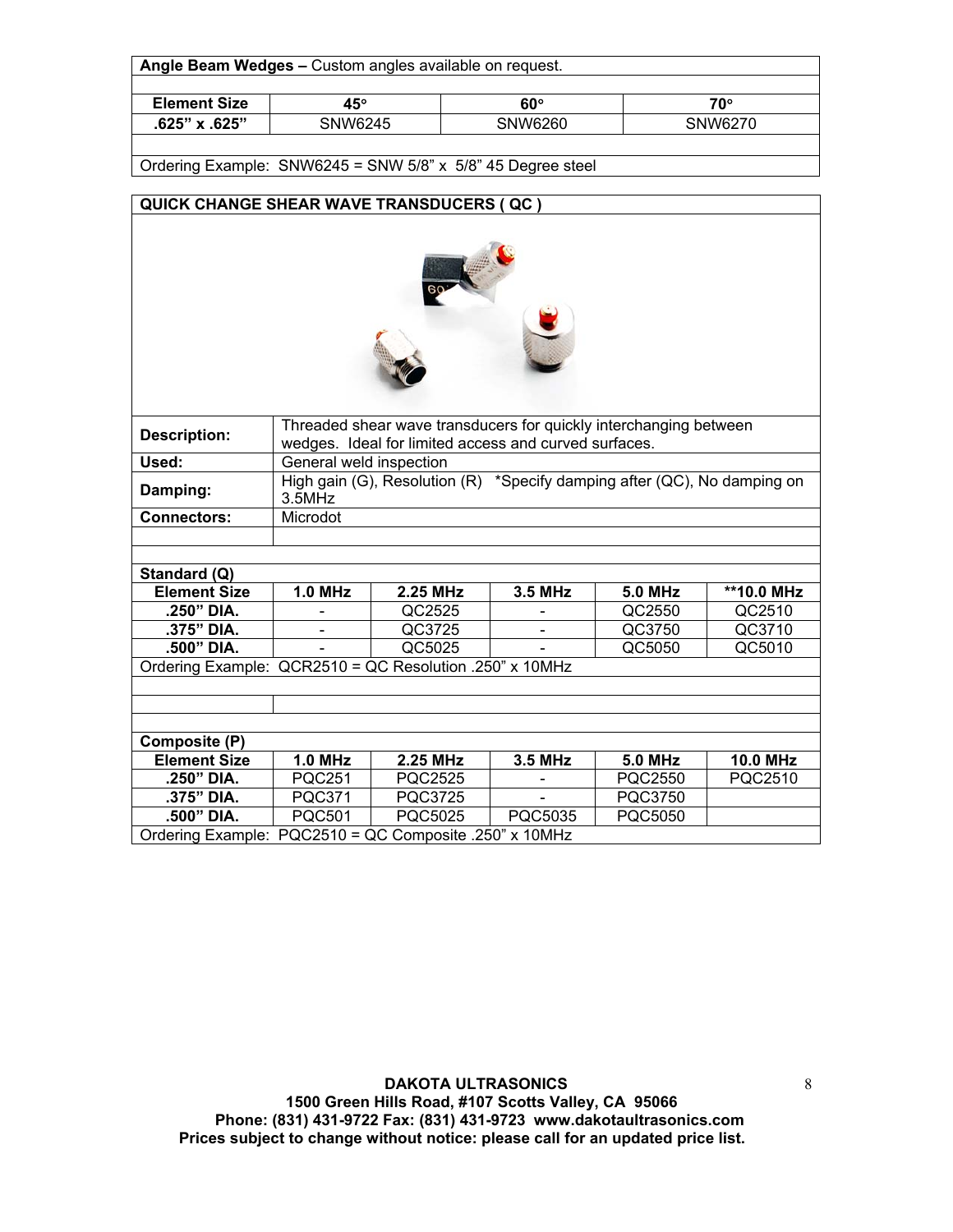

**Quick Change Wedges –** Custom angles available on request.

| <b>Element Size</b>                           | 45°    | $60^\circ$ | 70°    |  |  |
|-----------------------------------------------|--------|------------|--------|--|--|
| .250" DIA.                                    | QW2545 | QW2560     | QW2570 |  |  |
| .375" DIA.                                    | QW3745 | QW3760     | QW3770 |  |  |
| QW5060<br>.500" DIA.<br>QW5045<br>QW5070      |        |            |        |  |  |
| Ordering Example: QW2545 = QW .250" 45 Degree |        |            |        |  |  |

| QUICK CHANGE AWS PROVE UP SHEAR WAVE TRANSDUCERS ( QCA ) |                         |                                                                                                                                            |                |  |  |  |  |
|----------------------------------------------------------|-------------------------|--------------------------------------------------------------------------------------------------------------------------------------------|----------------|--|--|--|--|
|                                                          |                         |                                                                                                                                            |                |  |  |  |  |
| <b>Description:</b>                                      |                         | Removable shear wave transducers for quickly interchanging between<br>wedges. Ideal for limited access, curved surfaces, and AWS prove up. |                |  |  |  |  |
| Used:                                                    | General weld inspection |                                                                                                                                            |                |  |  |  |  |
| Damping:                                                 | <b>High Damped</b>      |                                                                                                                                            |                |  |  |  |  |
| <b>Connectors:</b>                                       | Microdot                |                                                                                                                                            |                |  |  |  |  |
|                                                          |                         |                                                                                                                                            |                |  |  |  |  |
|                                                          |                         |                                                                                                                                            |                |  |  |  |  |
| <b>Element Size</b>                                      | **1.0 MHz               | ***2.25 MHz                                                                                                                                | <b>5.0 MHz</b> |  |  |  |  |
| $.625" \times .625"$                                     | PQCA62621               | QCA62622                                                                                                                                   | QCA62625       |  |  |  |  |
|                                                          |                         | Ordering Example: QCA62622 = QCA .625" x .625" 2.25MHz Microdot                                                                            |                |  |  |  |  |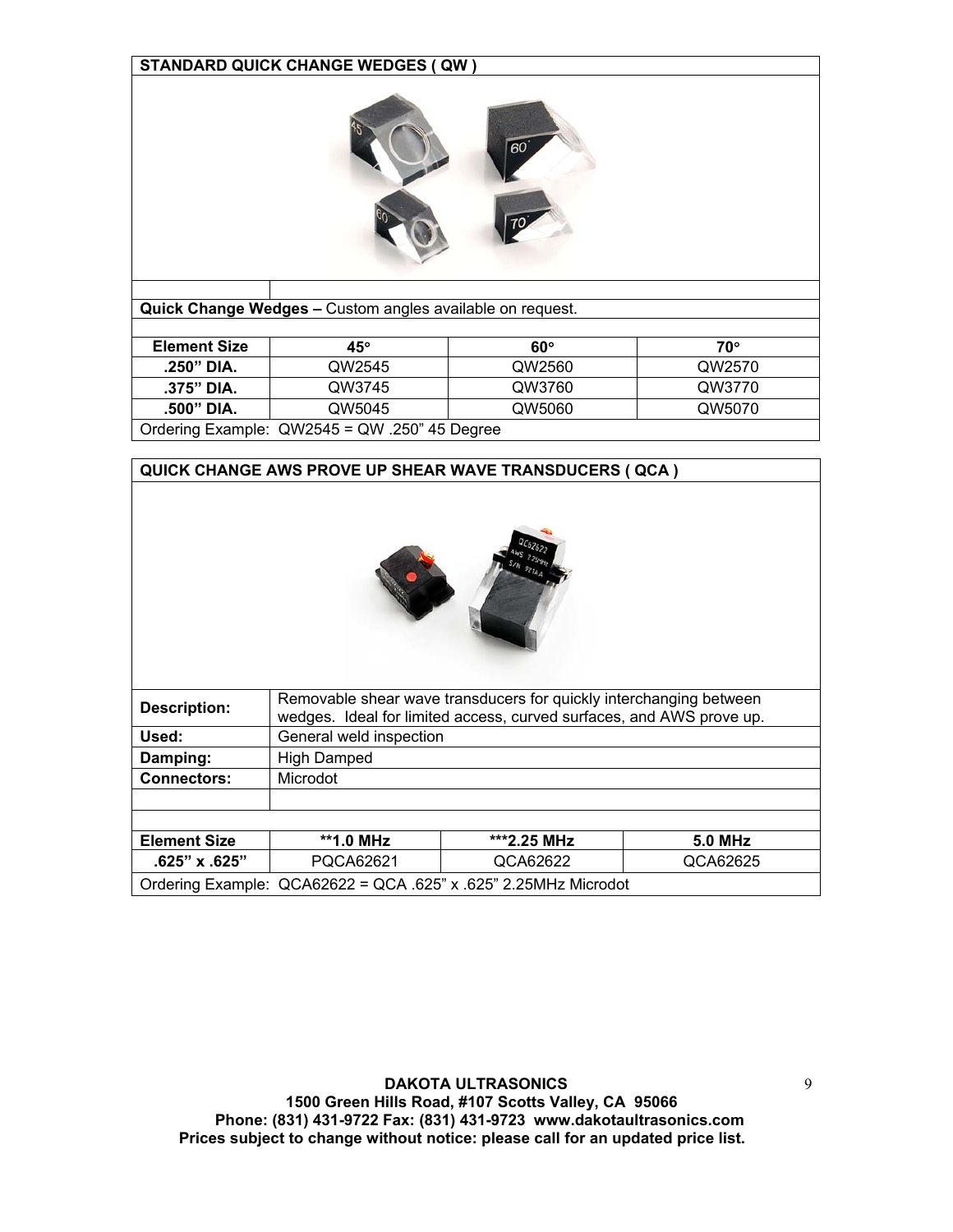| <b>QUICK CHANGE AWS PROVE UP WEDGES (QAW)</b>           |                                                             |            |            |  |  |  |  |  |
|---------------------------------------------------------|-------------------------------------------------------------|------------|------------|--|--|--|--|--|
|                                                         |                                                             |            |            |  |  |  |  |  |
| Angle Beam Wedges - Custom angles available on request. |                                                             |            |            |  |  |  |  |  |
|                                                         |                                                             |            |            |  |  |  |  |  |
| <b>Element Size</b>                                     | $45^\circ$                                                  | $60^\circ$ | $70^\circ$ |  |  |  |  |  |
| .625" x .625"                                           | QAW6245<br>QAW6260<br>QAW6270                               |            |            |  |  |  |  |  |
|                                                         | Note: An additional \$10 will be charged to radius edges.   |            |            |  |  |  |  |  |
|                                                         | Ordering Example: QAW6245 = SNW 5/8" x 5/8" 45 Degree Steel |            |            |  |  |  |  |  |

| <b>DUAL SHEAR WAVE TRANSDUCERS ( CDA )</b> |                                                |                                                                                                                                                           |                |  |  |  |  |  |
|--------------------------------------------|------------------------------------------------|-----------------------------------------------------------------------------------------------------------------------------------------------------------|----------------|--|--|--|--|--|
|                                            |                                                |                                                                                                                                                           |                |  |  |  |  |  |
| <b>Description:</b>                        |                                                | Designed for thin material and weld inspections that require near surface<br>resolution. Will Detect of IGSCC (Inter Granular Stress Corrosion Cracking). |                |  |  |  |  |  |
| Used:                                      | Weld inspection                                |                                                                                                                                                           |                |  |  |  |  |  |
| Damping:                                   | Medium Damped                                  |                                                                                                                                                           |                |  |  |  |  |  |
| <b>Connectors:</b>                         |                                                | Microdot End (E) or Top (T) connect *Specify after part #                                                                                                 |                |  |  |  |  |  |
|                                            |                                                |                                                                                                                                                           |                |  |  |  |  |  |
| <b>Element Size</b>                        | **1.0 MHz                                      | 2.25 MHz                                                                                                                                                  | <b>5.0 MHz</b> |  |  |  |  |  |
| .250" x .250"                              | PCDA <sub>251</sub>                            | CDA2525                                                                                                                                                   | CDA2550        |  |  |  |  |  |
| .250" x .375"                              | PCDA25371                                      | CDA253725                                                                                                                                                 | CDA253750      |  |  |  |  |  |
| .375" x .375"                              | PCDA371                                        | CDA3725                                                                                                                                                   | CDA3750        |  |  |  |  |  |
| .500" x .500"                              | <b>PCDA501</b>                                 | CDA5025                                                                                                                                                   | CDA5050        |  |  |  |  |  |
|                                            |                                                | Ordering Example: CDA252560T = CDA 1/4" x 1/4" 2.25 MHz, 60 Degree                                                                                        |                |  |  |  |  |  |
| Top Connector.                             |                                                |                                                                                                                                                           |                |  |  |  |  |  |
|                                            |                                                |                                                                                                                                                           |                |  |  |  |  |  |
|                                            | <b>CDA ANGLE OPTIONS - NOT INTERCHANGEABLE</b> |                                                                                                                                                           |                |  |  |  |  |  |
|                                            |                                                |                                                                                                                                                           |                |  |  |  |  |  |
| <b>Element Size</b>                        | $45^\circ$                                     | $60^\circ$                                                                                                                                                | $70^\circ$     |  |  |  |  |  |

10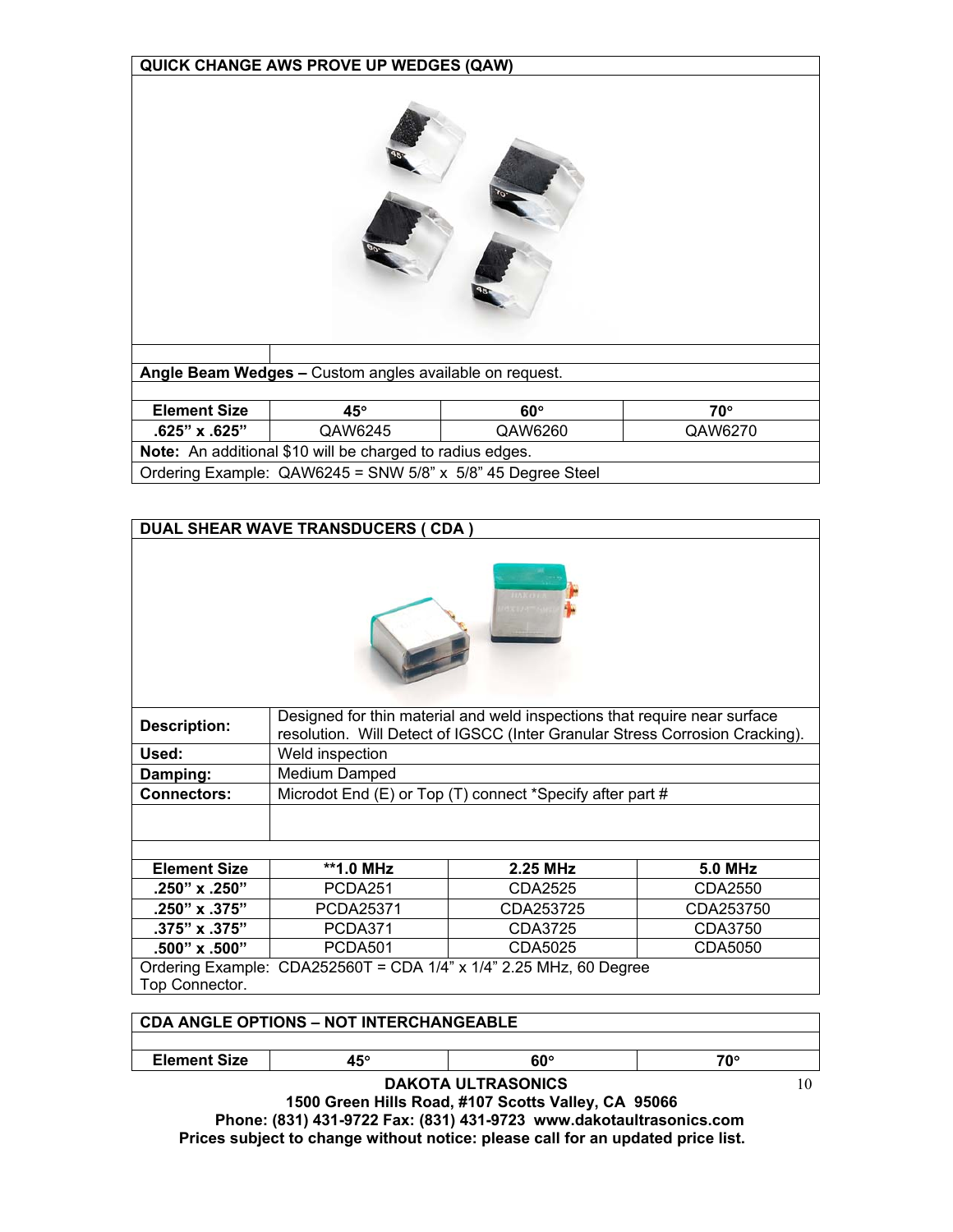| ╕┖┖ | $n\pi$<br>7 D L<br>1 L<br>O<br>שר<br>$\bm{\pi}$<br>∼<br>. . | $\Gamma$<br>60<br>ADL<br>ाम<br>. . | $\Gamma$<br>ADL<br>ח ו<br>◡ |
|-----|-------------------------------------------------------------|------------------------------------|-----------------------------|

| MINIATURE ANGLE BEAM POTTED (MAP) |                                                                                                                                           |  |  |  |  |  |
|-----------------------------------|-------------------------------------------------------------------------------------------------------------------------------------------|--|--|--|--|--|
|                                   |                                                                                                                                           |  |  |  |  |  |
| <b>Description:</b>               | Mini angle beam transducers with a fixed angle. Stainless steel Housing, all<br>angles are in steel, aluminum angle available on request. |  |  |  |  |  |
| Used:                             | Weld inspection (tight areas).                                                                                                            |  |  |  |  |  |
| Damping:                          | Medium Damped                                                                                                                             |  |  |  |  |  |
| <b>Connectors:</b>                | <b>Microdot Side Entry</b>                                                                                                                |  |  |  |  |  |
|                                   |                                                                                                                                           |  |  |  |  |  |

| <b>Element</b><br><b>Size</b> | 2.25 MHz             |                      |               | <b>5.0 MHz</b> |                      |               |                      |
|-------------------------------|----------------------|----------------------|---------------|----------------|----------------------|---------------|----------------------|
|                               | $45^{\circ}$         | $60^\circ$           | 70°           |                | $45^{\circ}$         | $60^\circ$    | $70^{\circ}$         |
| .187" DIA.                    | <b>MAP</b><br>182545 | <b>MAP</b><br>182560 | MAP<br>182570 |                | <b>MAP</b><br>185045 | MAP<br>185060 | <b>MAP</b><br>185070 |
| .250" DIA.                    | <b>MAP</b><br>252545 | <b>MAP</b><br>252560 | MAP<br>252570 |                | MAP<br>255045        | MAP<br>255060 | <b>MAP</b><br>255070 |
| **.375" DIA.                  | MAP<br>372545        | MAP<br>372560        | MAP<br>372570 |                | <b>MAP</b><br>375045 | MAP<br>375060 | <b>MAP</b><br>375070 |

| <b>Element</b> | $*10.0$      |            |              |  |  |  |  |
|----------------|--------------|------------|--------------|--|--|--|--|
| <b>Size</b>    | <b>MHz</b>   |            |              |  |  |  |  |
|                | $45^{\circ}$ | $60^\circ$ | $70^{\circ}$ |  |  |  |  |
| .187" DIA.     | MAP          | <b>MAP</b> | <b>MAP</b>   |  |  |  |  |
|                | 181045       | 181060     | 181070       |  |  |  |  |
| .250" DIA.     | MAP          | MAP        | <b>MAP</b>   |  |  |  |  |
|                | 251045       | 251060     | 251070       |  |  |  |  |
| .375" DIA.     | <b>MAP</b>   | <b>MAP</b> | <b>MAP</b>   |  |  |  |  |
|                | 371045       | 371060     | 371070       |  |  |  |  |

#### **MINI MINIATURE ANGLE BEAM POTTED ( MMAP ) – DIM .375"L x .250"W x .37"H**



| <b>Description:</b> | Mini miniature angle beam potted transducers with a fixed angle, are<br>designed with stainless steel Housing for durability. Standard angels are in<br>steel, all other non-standard angles with specific materials can be produced. |
|---------------------|---------------------------------------------------------------------------------------------------------------------------------------------------------------------------------------------------------------------------------------|
| Used:               | Weld inspection (tight areas).                                                                                                                                                                                                        |
| Damping:            | Medium Damped                                                                                                                                                                                                                         |
| <b>Connectors:</b>  | <b>Microdot Side Entry</b>                                                                                                                                                                                                            |
|                     |                                                                                                                                                                                                                                       |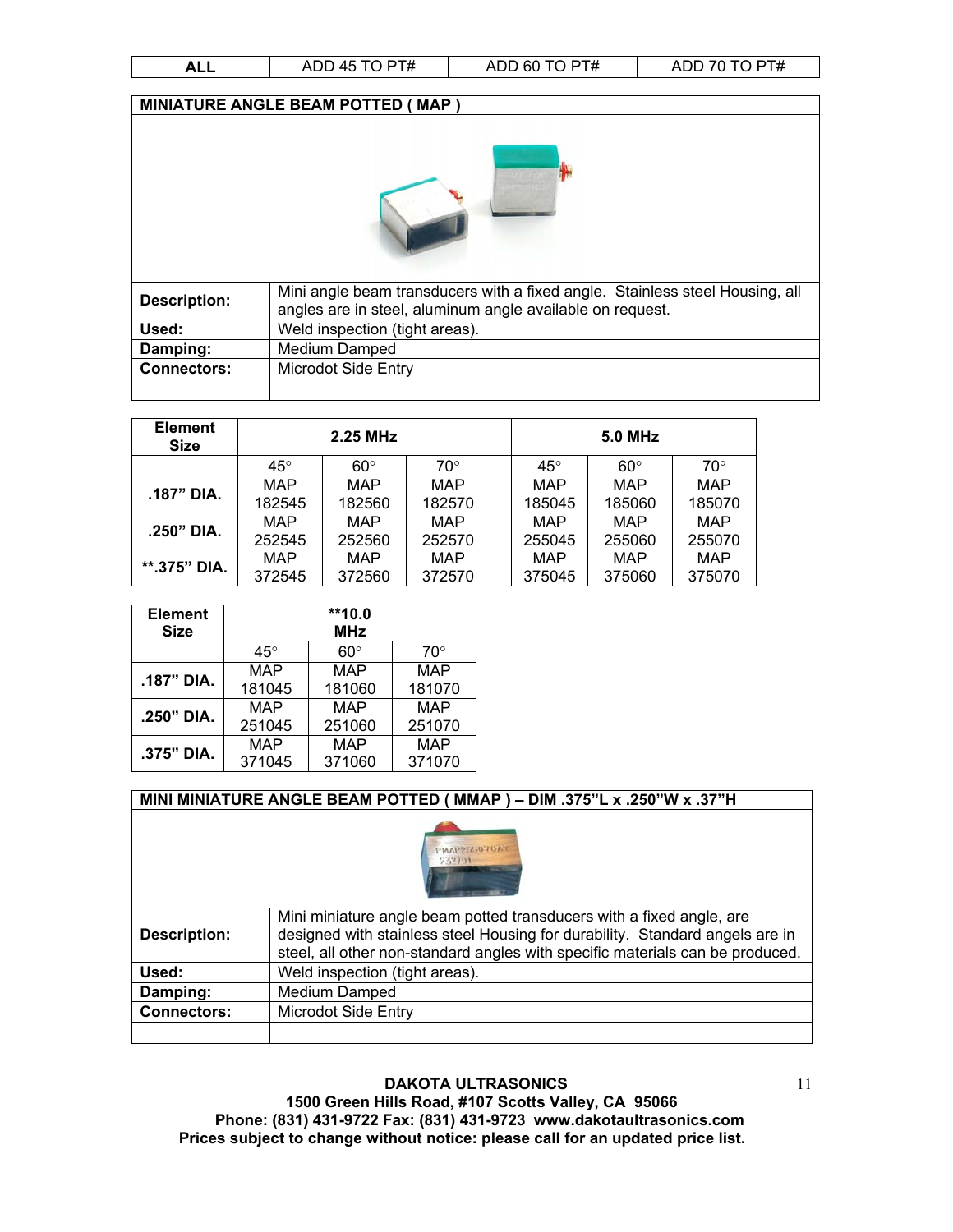| <b>Element</b><br><b>Size</b> | 5.0 MHz      |             |        |              | **10.0 MHz  |             |
|-------------------------------|--------------|-------------|--------|--------------|-------------|-------------|
|                               | $45^{\circ}$ | $60^\circ$  | 70°    | $45^{\circ}$ | $60^\circ$  | 70°         |
| .187" DIA.                    | MMAP         | <b>MMAP</b> | MMAP   | <b>MMAP</b>  | <b>MMAP</b> | <b>MMAP</b> |
|                               | 185045       | 185060      | 185070 | 181045       | 181060      | 181070      |

| <b>IMMERSION TRANSDUCERS (IM)</b>                |                                                      |                                                                  |                |                                                          |                                                                                                                                                   |               |  |  |  |
|--------------------------------------------------|------------------------------------------------------|------------------------------------------------------------------|----------------|----------------------------------------------------------|---------------------------------------------------------------------------------------------------------------------------------------------------|---------------|--|--|--|
|                                                  |                                                      |                                                                  |                |                                                          |                                                                                                                                                   |               |  |  |  |
| <b>Element</b><br>Size (Dia.)                    | A                                                    | B                                                                | C              | D                                                        |                                                                                                                                                   |               |  |  |  |
| .250"                                            |                                                      | <b>Custom Only</b>                                               |                |                                                          |                                                                                                                                                   |               |  |  |  |
| .375"<br>.500"                                   | 1.75"<br>1.75"                                       | 1.40"<br>1.40"                                                   | .525"<br>.625" |                                                          |                                                                                                                                                   |               |  |  |  |
| .750"                                            | 1.75"                                                | 1.00"                                                            | 1.00"          |                                                          |                                                                                                                                                   |               |  |  |  |
|                                                  |                                                      |                                                                  |                |                                                          |                                                                                                                                                   |               |  |  |  |
| <b>Description:</b>                              |                                                      |                                                                  |                | available - Flat, Spherical focus and Cylindrical focus. | Designed for immersion tank or bubbler system inspections. Stainless steel<br>housing with UHF connector. Three different lens configurations are |               |  |  |  |
| Used:                                            |                                                      | Immersion and bubbler inspections                                |                |                                                          |                                                                                                                                                   |               |  |  |  |
| Damping:                                         |                                                      | 1MHz (P) Composite Option Only.                                  |                |                                                          | High Gain (G), Resolution (R), and High Resolution (HR), No damping on                                                                            |               |  |  |  |
| <b>Connectors:</b>                               | <b>UHF</b>                                           |                                                                  |                |                                                          |                                                                                                                                                   |               |  |  |  |
|                                                  |                                                      |                                                                  |                |                                                          |                                                                                                                                                   |               |  |  |  |
| Note: Higher frequencies available upon request. |                                                      |                                                                  |                |                                                          | Note: Specify damping after (IM), Lens configuration, or focal length when placing order.                                                         |               |  |  |  |
|                                                  |                                                      |                                                                  |                |                                                          |                                                                                                                                                   |               |  |  |  |
| <b>Element Size</b>                              | <b>1.0 MHz</b>                                       |                                                                  | 2.25 MHz       | <b>5.0 MHz</b>                                           | **10.0 MHz                                                                                                                                        | ***15.0 MHz   |  |  |  |
| .250" DIA.                                       |                                                      |                                                                  | <b>IM2525</b>  | IM2550                                                   | IM2510                                                                                                                                            | <b>IM2515</b> |  |  |  |
| .375" DIA.                                       |                                                      |                                                                  | IM3725         | <b>IM3750</b>                                            | IM3710                                                                                                                                            |               |  |  |  |
| .500" DIA.                                       | <b>PIM501</b>                                        |                                                                  | <b>IM5025</b>  | <b>IM5050</b>                                            | IM5010                                                                                                                                            |               |  |  |  |
| .750" DIA.                                       |                                                      | <b>PIM751</b><br><b>IM7525</b><br><b>IM7550</b><br><b>IM7510</b> |                |                                                          |                                                                                                                                                   |               |  |  |  |
| 1.00" DIA.                                       | <b>PIM101</b>                                        |                                                                  | IM1025         | IM1050                                                   |                                                                                                                                                   |               |  |  |  |
|                                                  | Ordering Example: IMR7550 = IM Resolution .750" 5MHz |                                                                  |                |                                                          |                                                                                                                                                   |               |  |  |  |

| <b>Thickness Gauge Transducers</b> |                                                                                                                                                                                                                    |  |  |  |  |
|------------------------------------|--------------------------------------------------------------------------------------------------------------------------------------------------------------------------------------------------------------------|--|--|--|--|
| Dual Element:                      | All thickness gauge transducers are compatible with our flaw detectors.<br>Refer to the thickness gauge transducer catalog for additional information<br>on available diameters, frequencies, and connector types. |  |  |  |  |
| <b>Delay Line:</b>                 | Same as above                                                                                                                                                                                                      |  |  |  |  |
| Pencil (Delay line):               | Same as above                                                                                                                                                                                                      |  |  |  |  |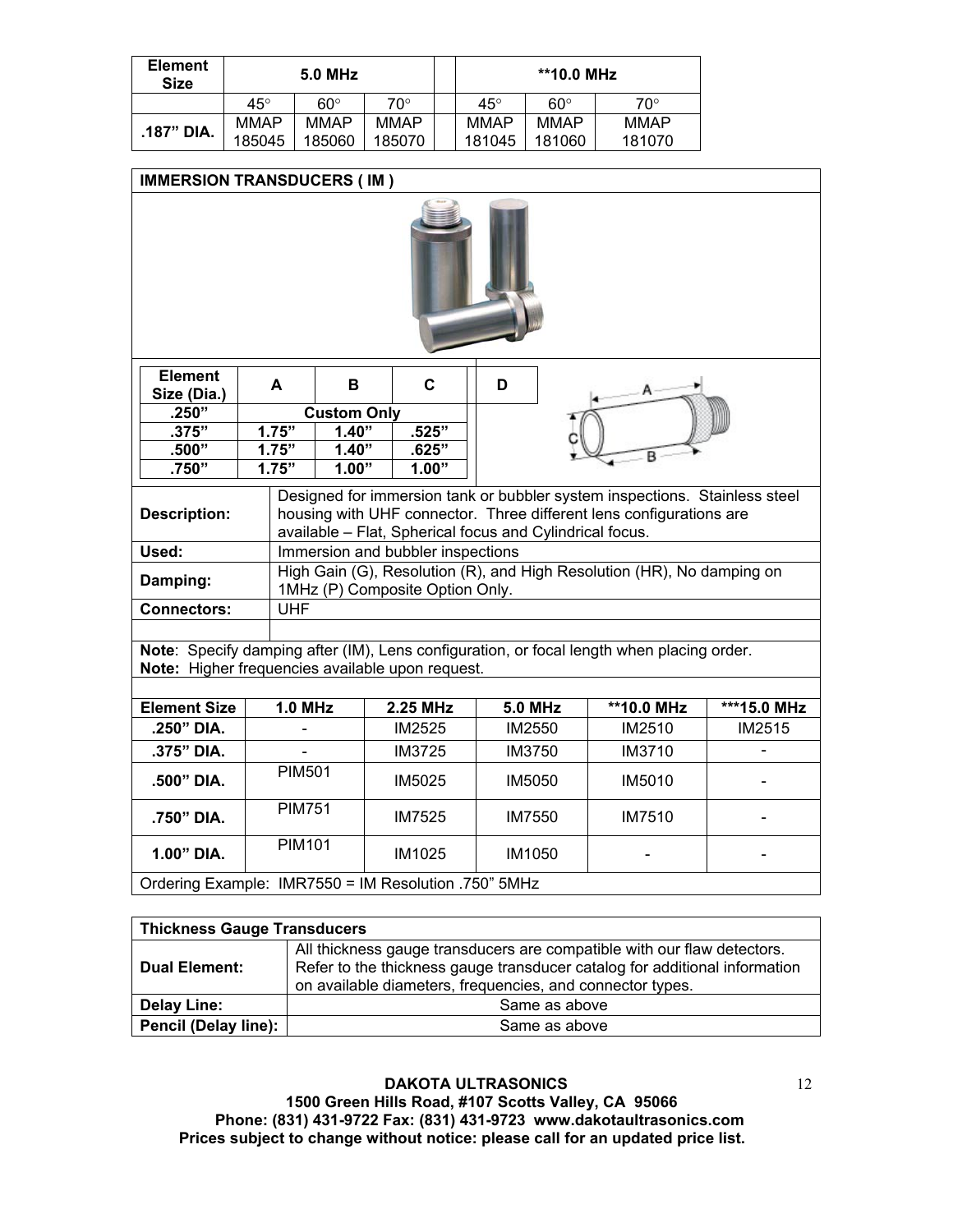

**\*\***Refer to the thickness gauge price sheet for additional information and pricing.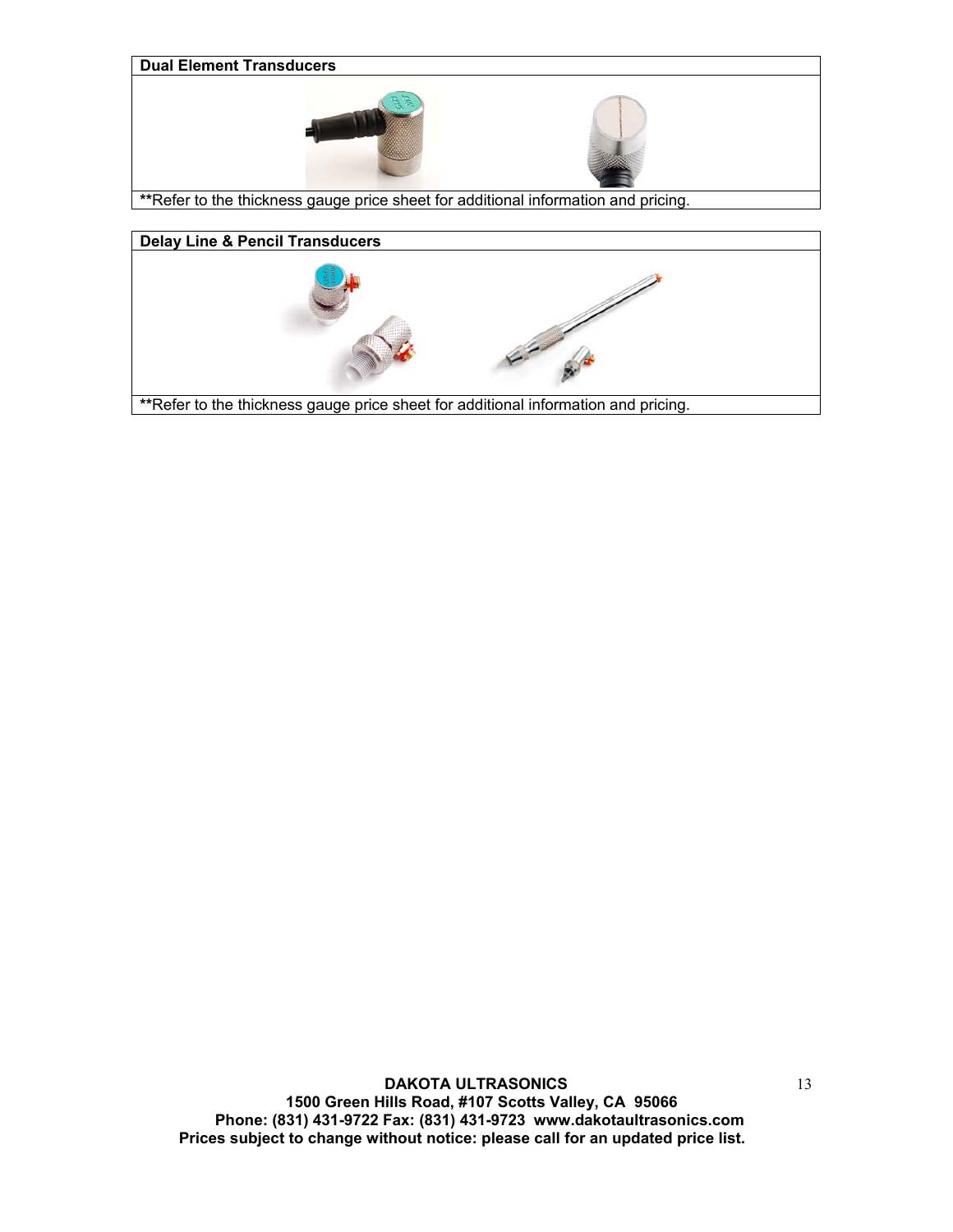#### **ULTRASONIC TEST AND CALIBRATION BLOCKS**

| <b>BLOCK TYPE</b>                                                                                                                                                                                                                                                                                            | <b>STEEL</b> | 7075 AL | <b>304 SS</b> | TITANIUM | <b>CASE</b> |  |  |  |
|--------------------------------------------------------------------------------------------------------------------------------------------------------------------------------------------------------------------------------------------------------------------------------------------------------------|--------------|---------|---------------|----------|-------------|--|--|--|
|                                                                                                                                                                                                                                                                                                              |              |         |               |          |             |  |  |  |
| IIW TYPE $1$ – per institute of<br>welding (IIW), ASTM-E-164 &<br><b>MIL-STD-2154</b>                                                                                                                                                                                                                        |              |         |               |          |             |  |  |  |
| Application - Calibration of transverse and longitudinal wave distance setting determination of the sound beam point of<br>incidence and exact angle of propagation.<br>Geometry - 1" x 4" x 12". Contains 2" dia. hole and 4" radius. Also 1/8" x 1" radius alternate reflector 1/16" deep on echo<br>side. |              |         |               |          |             |  |  |  |
|                                                                                                                                                                                                                                                                                                              |              |         |               |          |             |  |  |  |
| IIW TYPE $2 - per$ IIW &<br>USAFTO 33 B-1-1 (6-1-84)<br>Application - Modified version of IIW Type 1, with a 2" radius '/4" deep cut out test side, and 3 extra side drilled resolution<br>holes.                                                                                                            |              |         |               |          |             |  |  |  |



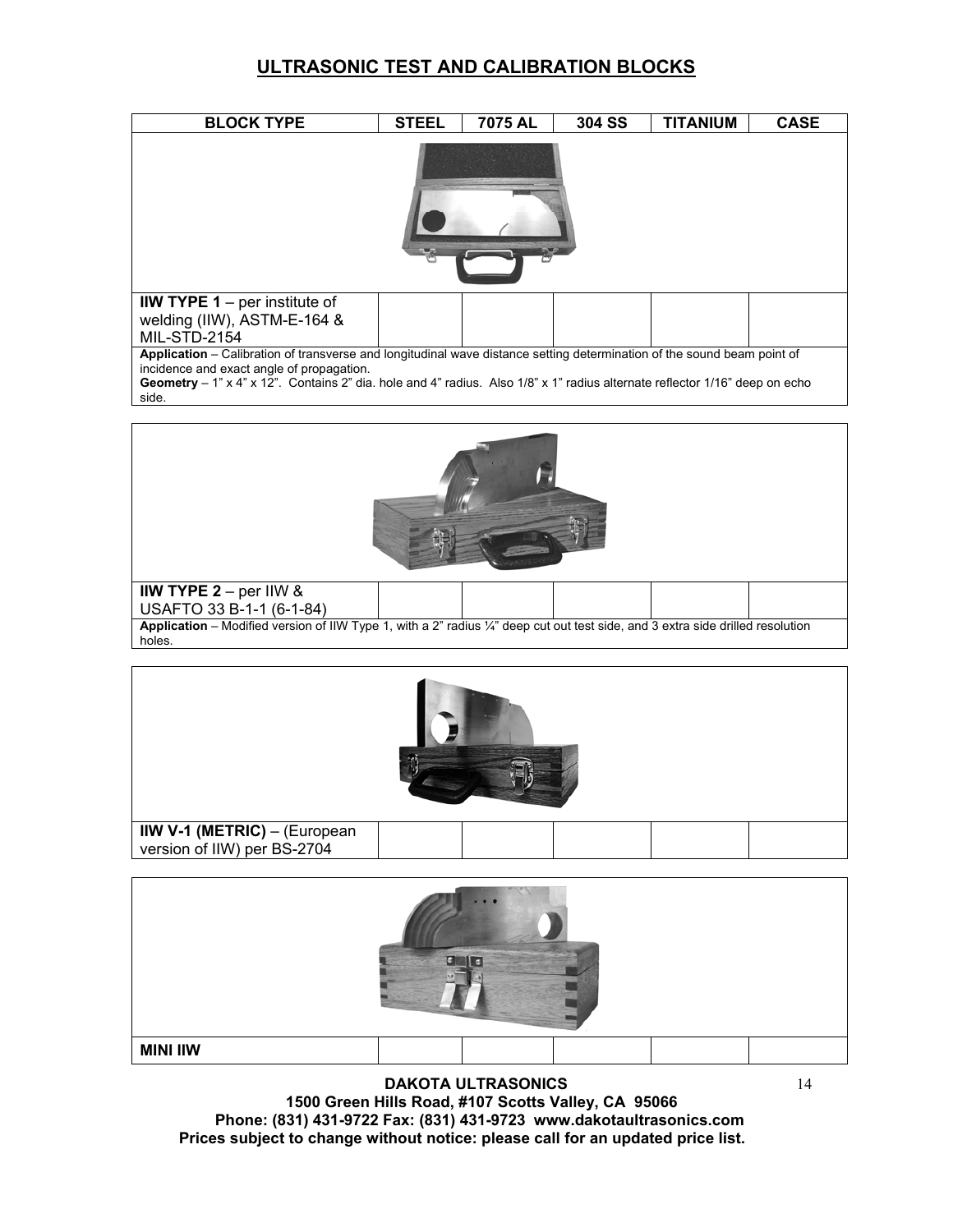**Application** – Miniature version of IIW type blocks resembling the Type 2. Geometry – 1" x 2" x 6". Contains 1" diameter hole, 2" radius ¼" deep cut out test side 3 side drilled resolution holes, and ¾" sq. x .100" deep cut out.

| <b>BLOCK TYPE</b>         | <b>STEEL</b> | 7075 AL | 304 SS | <b>TITANIUM</b> | <b>CASE</b> |  |  |  |
|---------------------------|--------------|---------|--------|-----------------|-------------|--|--|--|
|                           |              |         |        |                 |             |  |  |  |
|                           |              |         |        |                 |             |  |  |  |
|                           |              |         |        |                 |             |  |  |  |
|                           |              |         |        |                 |             |  |  |  |
|                           |              |         |        |                 |             |  |  |  |
|                           |              |         |        |                 |             |  |  |  |
| DSC - per AWS & ATM-E-164 |              |         |        |                 |             |  |  |  |

**Application** – Shear wave distance and sensitivity calibration.

**Geometry** – 1" thick, 4" long with 1" radius and 3" radius. Contains a 3/8" deep x 1/32" radius notch and a ½" dia. side drilled hole for 45, 60, & 70 degrees.

| <b>DS-DISTANCE &amp; SENSITIVITY</b>             |  |  |  |
|--------------------------------------------------|--|--|--|
| per ANSI / AWS                                   |  |  |  |
| Application - Distance and sensitivity.          |  |  |  |
| Geometry $-2$ " x 2" x 6" with a 2" wide cutout. |  |  |  |

| <b>ANGLE BEAM (ROMPAS) -</b>                                                                                                                  |  |  |  |
|-----------------------------------------------------------------------------------------------------------------------------------------------|--|--|--|
| per ASTM-E-164 & USAFTO                                                                                                                       |  |  |  |
| 33 B-1-1 (6-1-84) - Kidney                                                                                                                    |  |  |  |
| Application - Angle beam calibration.                                                                                                         |  |  |  |
| Geometry $-\frac{1}{2}$ " or 1" thick, 1" radius opposite 2" radius with 5/64" dia. by $\frac{3}{4}$ " deep flat bottom hole (1" thick only). |  |  |  |
| <b>ANGLE BEAM (V-2) METRIC</b>                                                                                                                |  |  |  |
| 20MM or 12.5MM (Euro)                                                                                                                         |  |  |  |
| Target hole 5MM or 1.5MM                                                                                                                      |  |  |  |
| <b>ANGLE BEAM (V-2) METRIC</b>                                                                                                                |  |  |  |
| 25MM (Euro)                                                                                                                                   |  |  |  |
| Target hole 5MM or 1.5MM                                                                                                                      |  |  |  |
| Application - Angle beam calibration.                                                                                                         |  |  |  |
| Geometry – European version of Angle Beam calibration block. Optional 20mm or 12.5mm versions with 5mm or 1.5mm<br>target hole.               |  |  |  |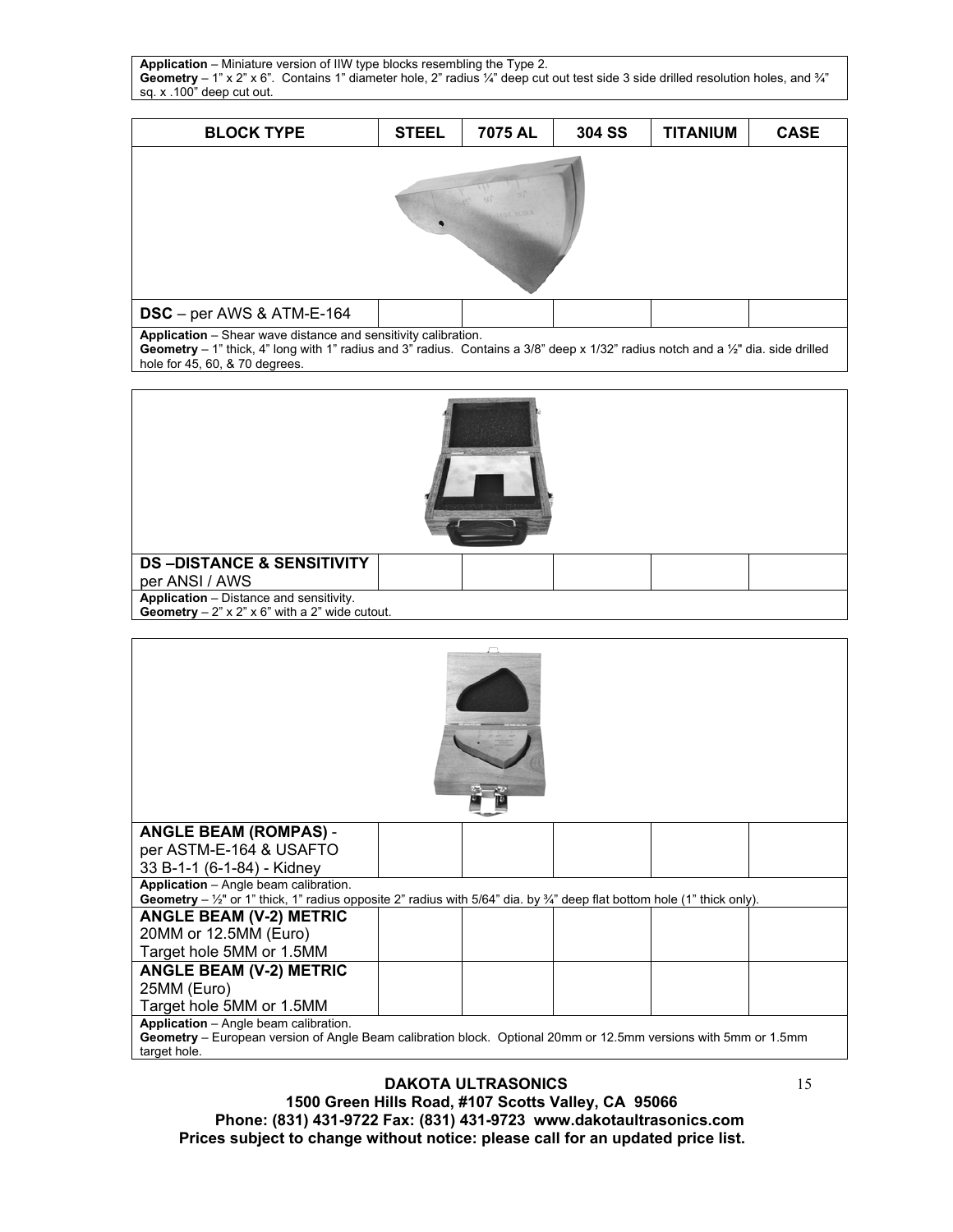| <b>BLOCK TYPE</b>                                                                                                                                                                   | <b>STEEL</b>                    | 7075 AL | <b>304 SS</b> | <b>TITANIUM</b> | <b>CASE</b> |  |  |  |
|-------------------------------------------------------------------------------------------------------------------------------------------------------------------------------------|---------------------------------|---------|---------------|-----------------|-------------|--|--|--|
|                                                                                                                                                                                     |                                 |         |               |                 |             |  |  |  |
|                                                                                                                                                                                     | <b>ANSI/AWS RESOLUTION - RC</b> |         |               |                 |             |  |  |  |
| Application - Checking resolution capabilities of angle beam transducers. Per AWS and BPR.<br>Geometry $-1$ " x 3" x 6". Contains nine .062" dia. holes for 45, 60, and 70 degrees. |                                 |         |               |                 |             |  |  |  |





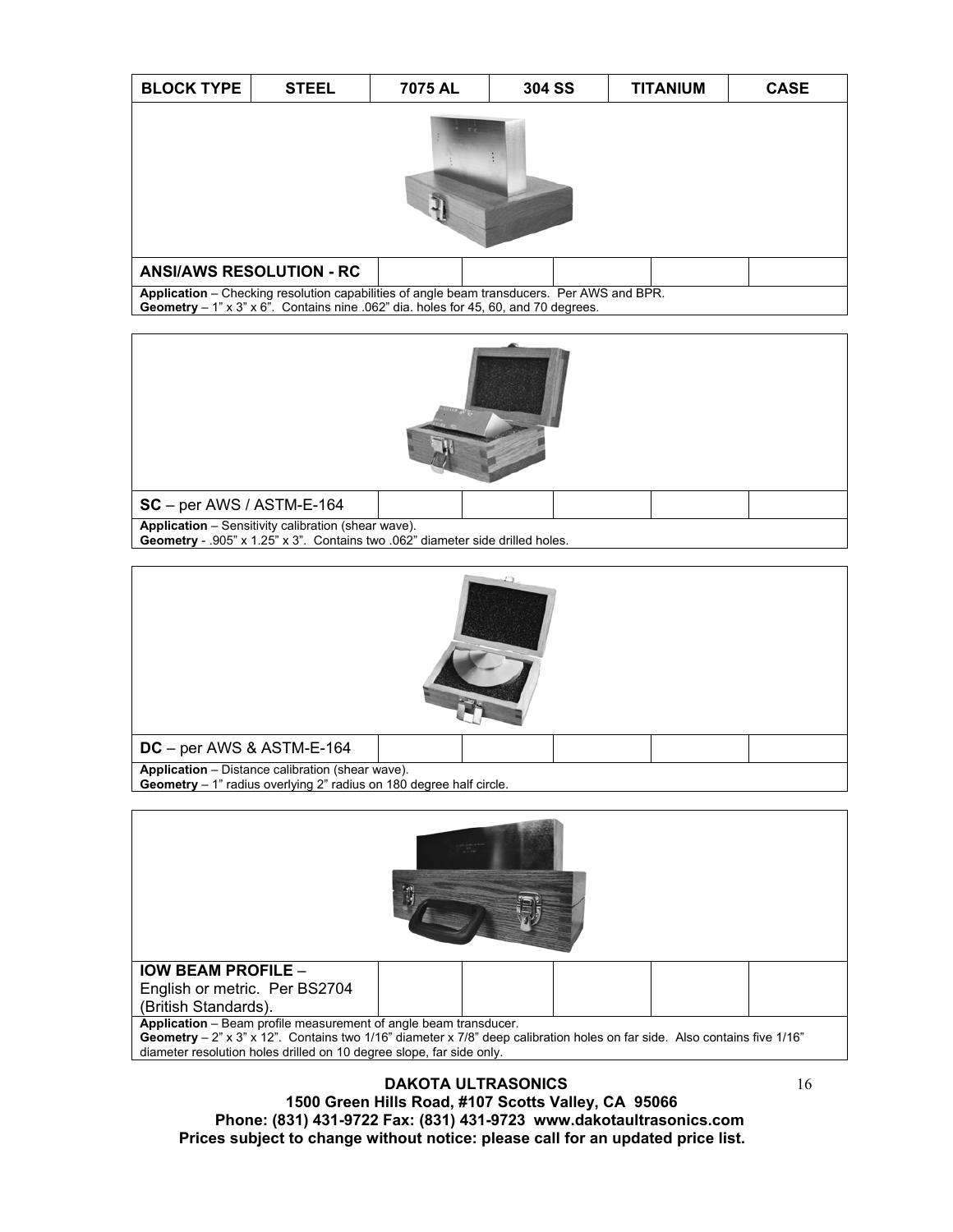| <b>BLOCK TYPE</b>                                                                                                                                                                                              | <b>STEEL</b> | 7075 AL | <b>304 SS</b> | <b>TITANIUM</b> | <b>CASE</b> |  |  |  |
|----------------------------------------------------------------------------------------------------------------------------------------------------------------------------------------------------------------|--------------|---------|---------------|-----------------|-------------|--|--|--|
|                                                                                                                                                                                                                |              |         |               |                 |             |  |  |  |
| <b>NAVSHIPS</b> – per NAVSEA T<br>9074-AS-GIB-010/271 formerly                                                                                                                                                 |              |         |               |                 |             |  |  |  |
| Navships 0900-006-3010Sec. 6                                                                                                                                                                                   |              |         |               |                 |             |  |  |  |
| & MIL STD-271F                                                                                                                                                                                                 |              |         |               |                 |             |  |  |  |
| <b>Application</b> – Distance correction and sensitivity levels.<br><b>Geometry</b> – 1 $\frac{1}{4}$ x 3" x 12". Contains seven 3/64" dia. side drilled holes at distances of 1/8" through 2 $\frac{3}{4}$ ". |              |         |               |                 |             |  |  |  |

| ASME ref. block .75"- per                                                                           |  |  |  |  |  |  |  |
|-----------------------------------------------------------------------------------------------------|--|--|--|--|--|--|--|
| ASME SEC V Article 23 T-                                                                            |  |  |  |  |  |  |  |
| 434.2.1                                                                                             |  |  |  |  |  |  |  |
| Application - Angle beam calibration<br>Geometry – 1" or less – $\frac{3}{4}$ " x 6" x 7"           |  |  |  |  |  |  |  |
| ASME ref. block 1.50" - per                                                                         |  |  |  |  |  |  |  |
| ASME SEC V Article 23 T-                                                                            |  |  |  |  |  |  |  |
| 434.2.1                                                                                             |  |  |  |  |  |  |  |
| Application - Angle beam calibration<br>Geometry - Over 1" through $2" - 1.5" \times 6" \times 10"$ |  |  |  |  |  |  |  |
| ASME ref. block $3.0"$ – per                                                                        |  |  |  |  |  |  |  |
| ASME SEC V Article 23 T-                                                                            |  |  |  |  |  |  |  |
| 434.2.1                                                                                             |  |  |  |  |  |  |  |
| Application - Angle beam calibration                                                                |  |  |  |  |  |  |  |
| Geometry - Over 2" through $4" - 3" \times 6" \times 12"$                                           |  |  |  |  |  |  |  |

| ASME-N-625 ref. plate - Per                                                                                                                |                                                                                                                                |  |  |  |  |  |
|--------------------------------------------------------------------------------------------------------------------------------------------|--------------------------------------------------------------------------------------------------------------------------------|--|--|--|--|--|
| ASME 1275N B.P., Section 3, Nuclear                                                                                                        |                                                                                                                                |  |  |  |  |  |
| Vessels                                                                                                                                    |                                                                                                                                |  |  |  |  |  |
| Application - For longitudinal shear and surface wave sensitivity calibration.                                                             |                                                                                                                                |  |  |  |  |  |
| Geometry – $\frac{1}{2}$ " x 6" x 12". Contains 5 flat bottom holes and 1 thru hole; 3 each .062" diameter holes at depths of .050", .250" |                                                                                                                                |  |  |  |  |  |
|                                                                                                                                            | and thru. One .062" diameter hole at 1.5" depth; .125" diameter hole at 1.625" depth; one .250" diameter hole at 1.750" depth. |  |  |  |  |  |
| Also contains one .002" deep surface wave notch.                                                                                           |                                                                                                                                |  |  |  |  |  |
|                                                                                                                                            |                                                                                                                                |  |  |  |  |  |